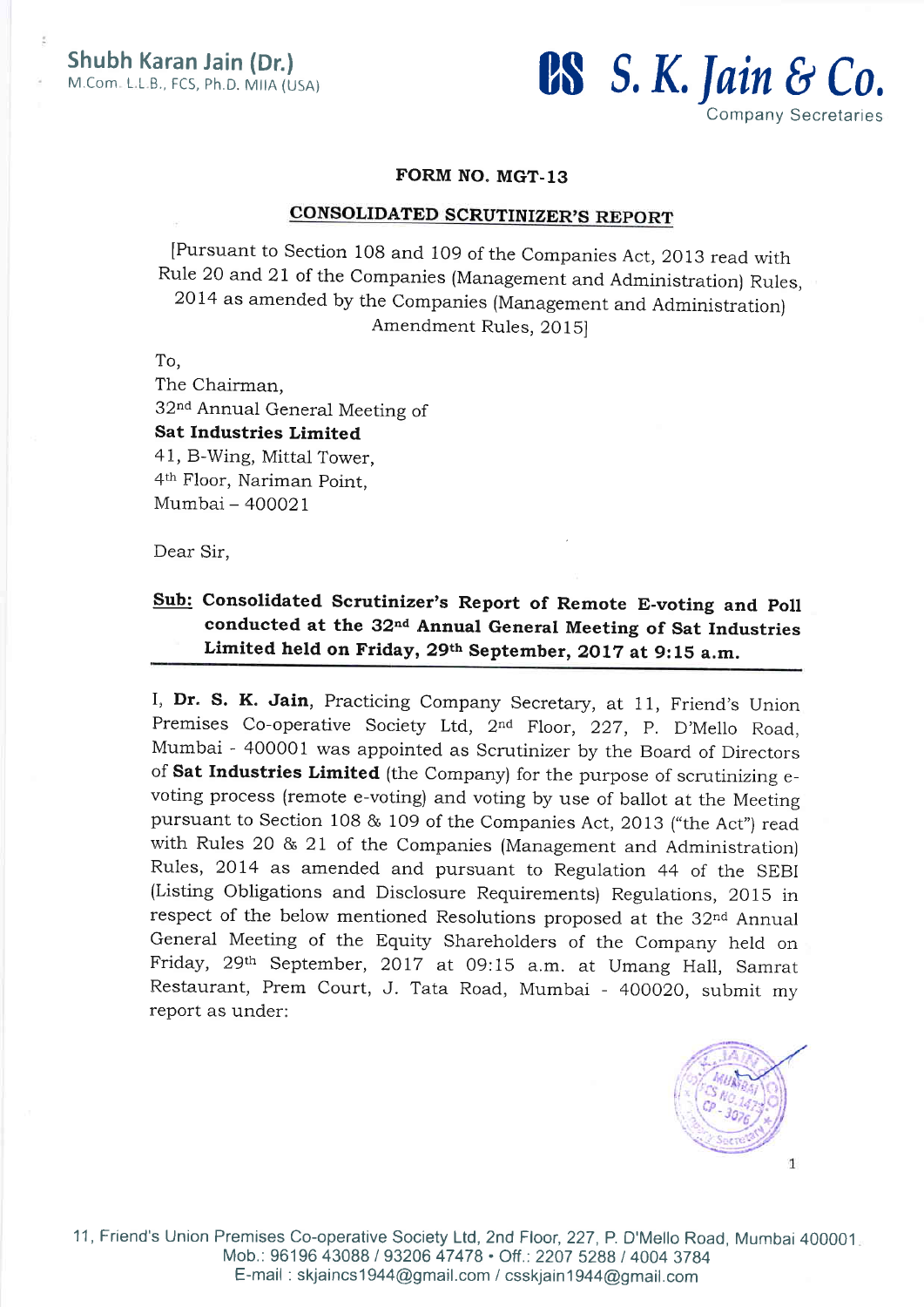The Notice dated May 23, 2OI7 along with statement setting out material facts under Section LO2 of the Act were sent to the shareholders on 4th September, 2OI7 in respect of the below mentioned Resolutions proposed at the Thirty second Annual General Meeting of the company.

The Company had availed the E-voting facility offered by the central Depository services Limited (CDSL) for conducting remote e-voting by the Shareholders of the Company.

The Shareholders holding shares as on the cut-off date of 22<sup>nd</sup> September, 2017 were entitled to vote on the Resolutions as contained in the Notice of the Thirty Second Annual General Meeting.

The voting period for Remote E-voting commenced on Tuesday, september 26, 2017 at 9:00 a.m. (IST) and ended on Thursday, September 28, 2017 5:00 p.m. (IST) and the cDSL e-voting platform was blocked thereafter.

After the time fixed for closing of the poll by the Chairman one ballot box kept for polling was locked in my presence with due identification mark placed by me.

After the conclusion of the Annual General Meeting, the votes cast through remote e-voting were unblocked at around 10:07 a.m. in presence of two witnesses who were not in the employment of the company. The ballot box was opened and polling papers were removed and examined.

 $R.V.S$ Lah

 $6001$ 

 $\frac{1}{\text{a} \times \text{b}}$  -Name: Mr. Bhaumin Shah Name: Ms. Khushbu Bohra

The locked ballot box was subsequently opened in my presence and poll papers were diligently scrutinized. The poll papers were reconciled with the records maintained by the Company/Registrar and Transfer Agents of the company and the authorizations/proxies lodged with the company.

Thereafter, the details of equity shareholders, who voted for or against was extracted from the polling papers and the list of equity shareholders who voted "For" or "Against" were downloaded from the E-Voting website of Central Depository Services (India) Limited (cDSL) (https://www.evotingindia.com)

The Management of the Company is responsible to ensure compliance with the requirements of the Act and Rules relating to remote e-voting and voting through Poll at the Meeting on the Resolutions contained in the Notice of the AGM.



 $\overline{2}$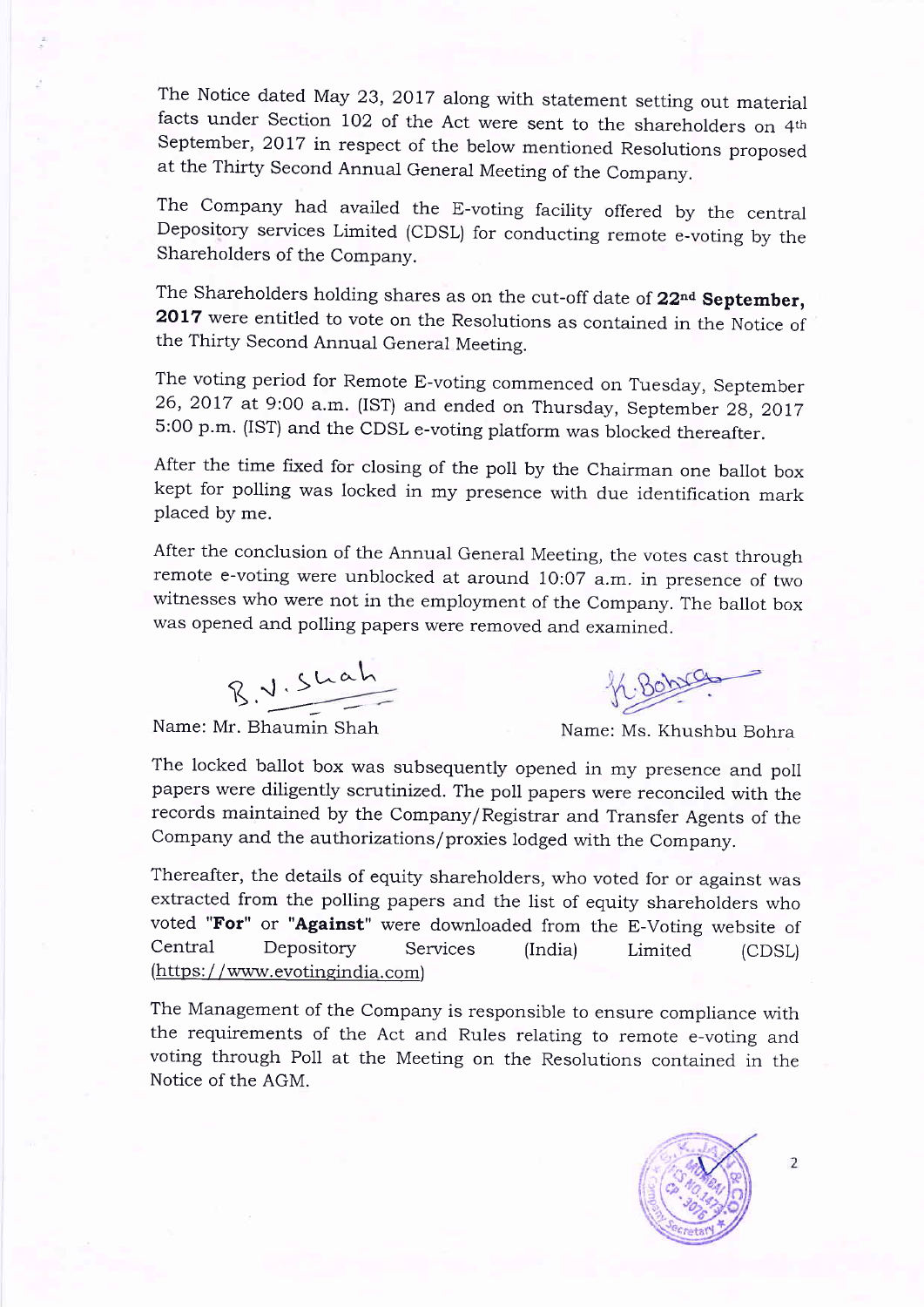My responsibility as Scrutinizer for the remote e-voting and voting through Poll at the Meeting is restricted to making <sup>a</sup> Scrutinizer's Report of the votes cast in favour or against the Resolutions.

## Voting at the AGM

| Members present in person / through        | 33 |
|--------------------------------------------|----|
| authorized representatives-                |    |
| Members Present through Proxy              | O  |
| Members present but did not participate in | 5  |
| Poll as they had exercised their votes     |    |
| through E-Voting-                          |    |
| Members present but did not participate in | 5  |
| Poll and also did not exercise their votes |    |
| through E-Voting-                          |    |
| Members who cast vote through Poll         | 23 |
| (including Members with multiple folio and |    |
| shares held in joint names)                |    |
|                                            |    |

The combined result of remote E-voting and poll is as under:

## VOTING RESULTS

[Pursuant to Regulation 44(3) of the SEBI (Listing Obligations and Disclosure Requirements) Regulations, 2015]

| <b>Company Name</b>                                                                 | SAT INDUSTRIES LIMITED      |
|-------------------------------------------------------------------------------------|-----------------------------|
| Date of the AGM                                                                     | September 29, 2017          |
| Total number of Shareholders on cut-off<br>date:                                    | 1783                        |
| No. of shareholders present in the<br>meeting either in person or through<br>proxy: |                             |
| Promoters and Promoter Group:                                                       | $\mathcal{D}_{\mathcal{L}}$ |
| Public:                                                                             | 31                          |
| No. of shareholders attended<br>the:<br>meeting through Video Conferencing:         | <b>None</b>                 |
| Promoters and Promoter Group:                                                       |                             |
| Public:                                                                             |                             |

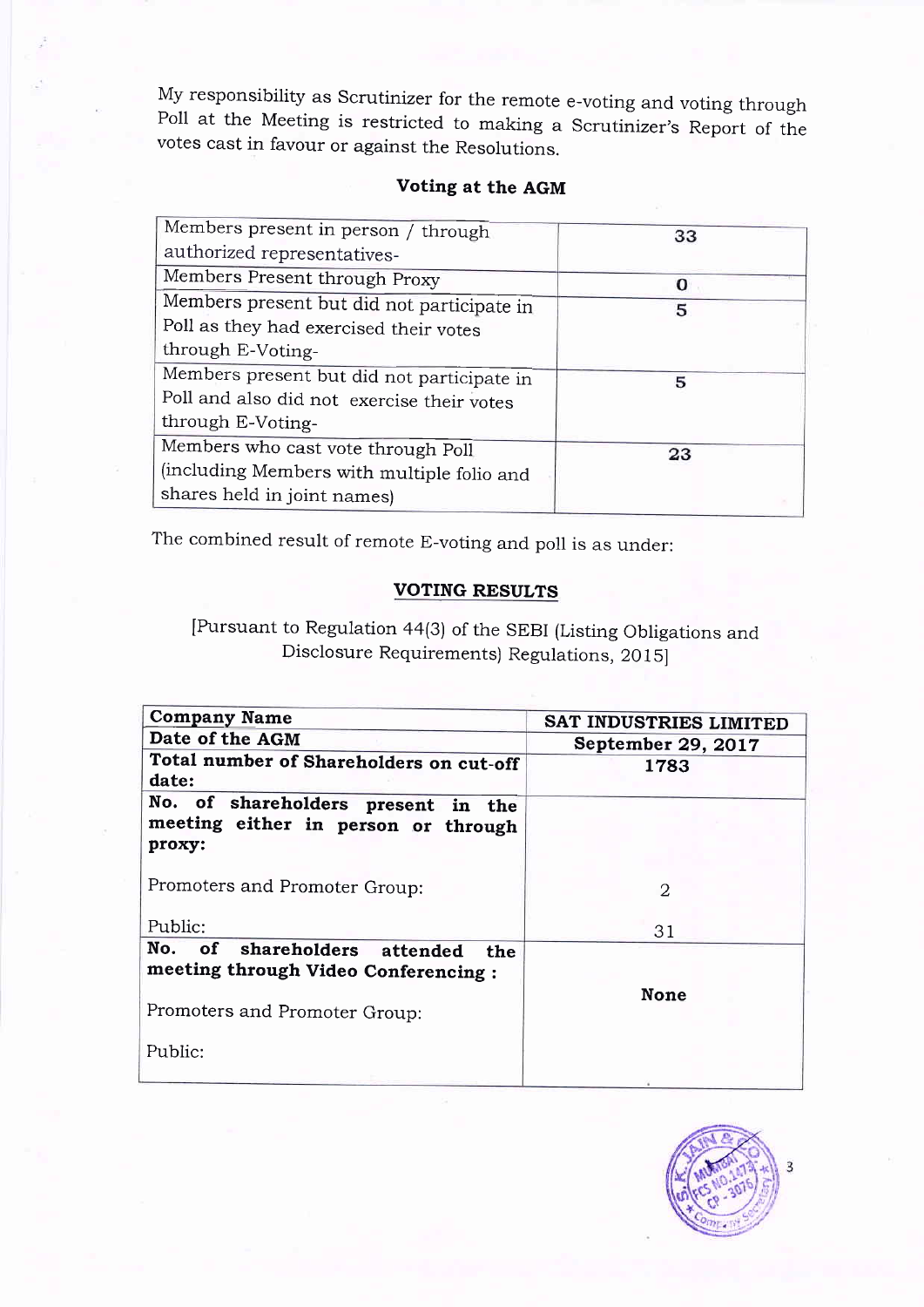## Agenda-wise Disclosure

## Resolution No.  $1 - (a)$  To receive, consider and adopt the Audited Financial Statements of the Company for the year ended March 31, 2017 along with the Report of the Directors and Auditors thereon.

| <b>Resolution required:</b>                                                     |                     |                       | ORDINARY RESOLUTION       |                                                  |                                  |                                |                                            |                                          |
|---------------------------------------------------------------------------------|---------------------|-----------------------|---------------------------|--------------------------------------------------|----------------------------------|--------------------------------|--------------------------------------------|------------------------------------------|
| Whether promoter/ promoter group<br>are interested in the<br>agenda/resolution? |                     |                       |                           |                                                  | <b>NO</b>                        |                                |                                            |                                          |
| Category                                                                        | Mode of<br>Voting   | No. of<br>shares held | No. of<br>votes<br>polled | % of Votes<br>Polled on<br>outstanding<br>shares | No. of<br>$Votes - in$<br>favour | No. of<br>$Votes -$<br>against | % of Votes<br>in favour on<br>votes polled | % of Votes<br>against on<br>votes polled |
|                                                                                 |                     | (1)                   | (2)                       | $(3) =$<br>$[(2)/(1)]$ *100                      | (4)                              | (5)                            | $(6)=$<br>$[(4)/(2)]$ *100                 | $(7) =$<br>$[(5)/(2)]$ *100              |
| Promoter<br>and<br>Promoter<br>Group                                            | $E-$<br>Voting      | 58335000              | 58335000                  | 100                                              | 58335000                         | $\overline{O}$                 | 100                                        | $\overline{0}$                           |
|                                                                                 | Poll                |                       | $\mathbf 0$               | $\boldsymbol{0}$                                 | $\mathbf 0$                      | $\overline{0}$                 | $\overline{0}$                             | $\overline{O}$                           |
|                                                                                 | <b>Total</b>        | 58335000              | 58335000                  | 100                                              | 58335000                         | $\mathbf 0$                    | 100                                        | $\mathbf{o}$                             |
| Public-<br>Institutions                                                         | E-<br><b>Voting</b> | $\mathbf 0$           | $\Omega$                  | $\mathbf 0$                                      | $\mathbf{0}$                     | $\overline{0}$                 | $\boldsymbol{0}$                           | $\mathbf 0$                              |
|                                                                                 | Poll                |                       | $\boldsymbol{0}$          | $\mathbf 0$                                      | $\mathbf{O}$                     | $\mathbf 0$                    | $\boldsymbol{0}$                           | $\overline{O}$                           |
|                                                                                 | <b>Total</b>        | $\mathbf 0$           | $\pmb{0}$                 | $\mathbf 0$                                      | $\mathbf 0$                      | $\mathbf 0$                    | $\mathbf 0$                                | $\mathbf 0$                              |
| Public-Non<br>Institutions                                                      | Е-<br>Voting        | 49665000              | 16709960                  | 33.6453                                          | 16709957                         | 3                              | 99.9999                                    | 0.0001                                   |
|                                                                                 | Poll                |                       | 5794                      | 0.0117                                           | 5794                             | $\overline{0}$                 | 100                                        | $\overline{O}$                           |
|                                                                                 | <b>Total</b>        | 49665000              | 16715754                  | 33.6570                                          | 16715751                         | 3                              | 99.9999                                    | 0.0001                                   |
| Total                                                                           |                     | 108000000             | 75050754                  | 69.4914                                          | 75050751                         | 3                              | 99.9999                                    | 0.0001                                   |

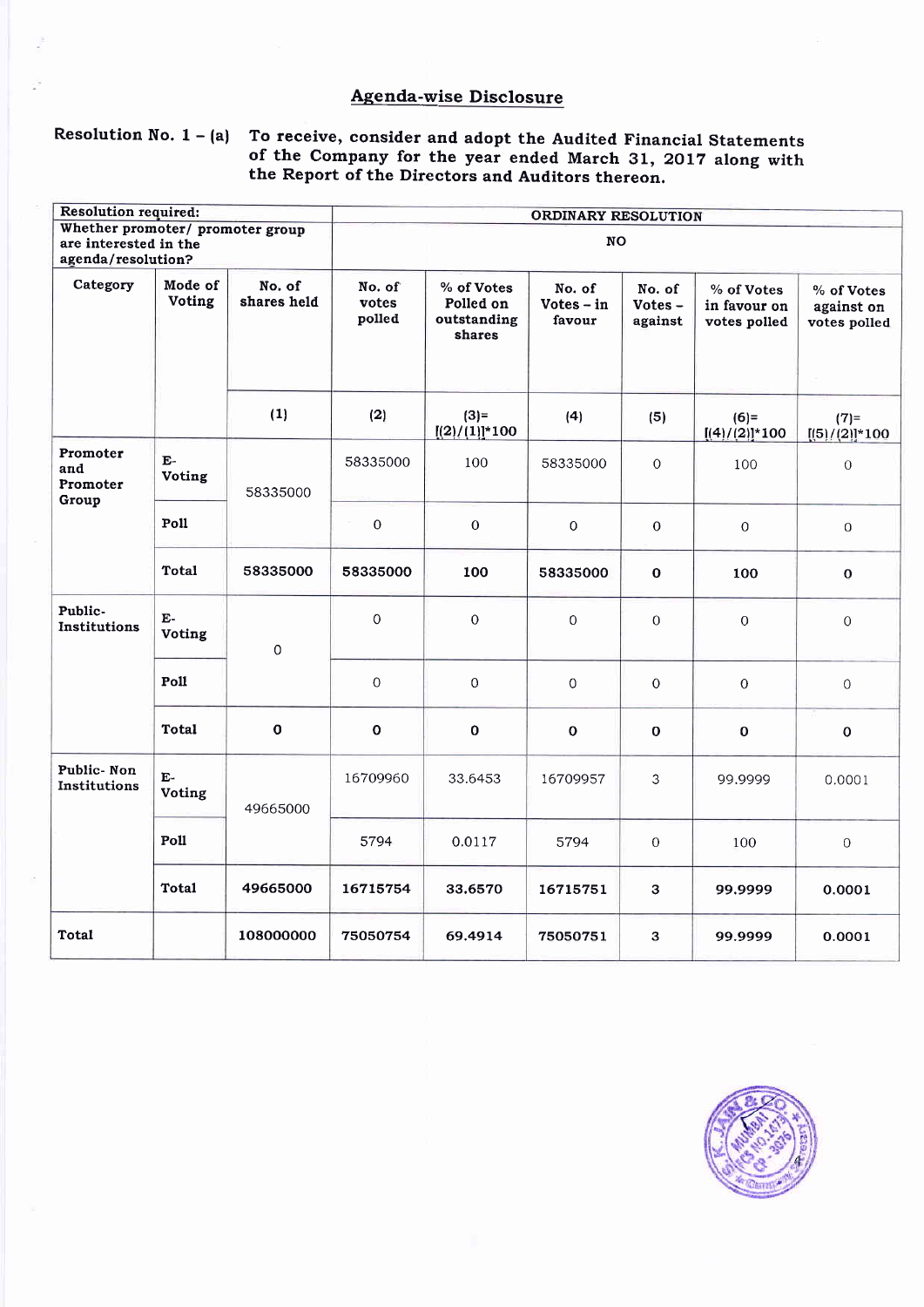$\begin{array}{ccc} \text{Resolution No. 1-(b)}& \text{To} & \text{receive}, & \text{consider} \end{array}$ Financial Statements ended on March 31, Auditors thereon. and adopt the Audited Consolidated<br>of the Company for the financial year 2Ol7 together with the Report of the

| <b>Resolution required:</b>                               |                       |                       | ORDINARY RESOLUTION       |                                                  |                                  |                                |                                            |                                          |  |  |
|-----------------------------------------------------------|-----------------------|-----------------------|---------------------------|--------------------------------------------------|----------------------------------|--------------------------------|--------------------------------------------|------------------------------------------|--|--|
| Whether promoter/ promoter group<br>are interested in the |                       |                       |                           | NO.                                              |                                  |                                |                                            |                                          |  |  |
| agenda/resolution?                                        |                       |                       |                           |                                                  |                                  |                                |                                            |                                          |  |  |
| Category                                                  | Mode of<br>Voting     | No. of<br>shares held | No. of<br>votes<br>polled | % of Votes<br>Polled on<br>outstanding<br>shares | No. of<br>$Votes - in$<br>favour | No. of<br>$Votes -$<br>against | % of Votes<br>in favour on<br>votes polled | % of Votes<br>against on<br>votes polled |  |  |
|                                                           |                       | (1)                   | (2)                       | $(3)$ =<br>$[(2)/(1)]$ *100                      | (4)                              | (5)                            | $(6) =$<br>$[(4)/(2)]$ *100                | $(7)=$<br>$[(5)/(2)]$ *100               |  |  |
| Promoter<br>and<br>Promoter<br>Group                      | $E-$<br>Voting        | 58335000              | 58335000                  | 100                                              | 58335000                         | 0                              | 100                                        | $\mathbf 0$                              |  |  |
|                                                           | Poll                  |                       | $\mathbf 0$               | $\boldsymbol{0}$                                 | $\boldsymbol{0}$                 | $\overline{0}$                 | $\overline{O}$                             | $\overline{O}$                           |  |  |
|                                                           | <b>Total</b>          | 58335000              | 58335000                  | 100                                              | 58335000                         | $\mathbf{o}$                   | 100                                        | $\mathbf 0$                              |  |  |
| Public-<br>Institutions                                   | $E-$<br><b>Voting</b> | $\mathbf 0$           | $\mathbf{O}$              | $\mathbf 0$                                      | $\Omega$                         | $\boldsymbol{0}$               | $\boldsymbol{0}$                           | $\overline{0}$                           |  |  |
|                                                           | Poll                  |                       | $\mathbf 0$               | 0                                                | $\boldsymbol{0}$                 | $\boldsymbol{0}$               | $\mathbf 0$                                | $\mathbf{O}$                             |  |  |
|                                                           | <b>Total</b>          | $\mathbf{o}$          | $\mathbf 0$               | $\mathbf 0$                                      | $\mathbf 0$                      | $\mathbf{o}$                   | $\mathbf 0$                                | $\mathbf 0$                              |  |  |
| Public-Non<br>Institutions                                | Е-<br>Voting          | 49665000              | 16709960                  | 33.6453                                          | 16709957                         | 3                              | 99.9999                                    | 0.0001                                   |  |  |
|                                                           | Poll                  |                       | 5794                      | 0.0117                                           | 5794                             | $\overline{0}$                 | 100                                        | $\mathbf 0$                              |  |  |
|                                                           | <b>Total</b>          | 49665000              | 16715754                  | 33.6570                                          | 16715751                         | 3                              | 99.9999                                    | 0.0001                                   |  |  |
| Total                                                     |                       | 108000000             | 75050754                  | 69.4914                                          | 75050751                         | 3                              | 99.9999                                    | 0.0001                                   |  |  |

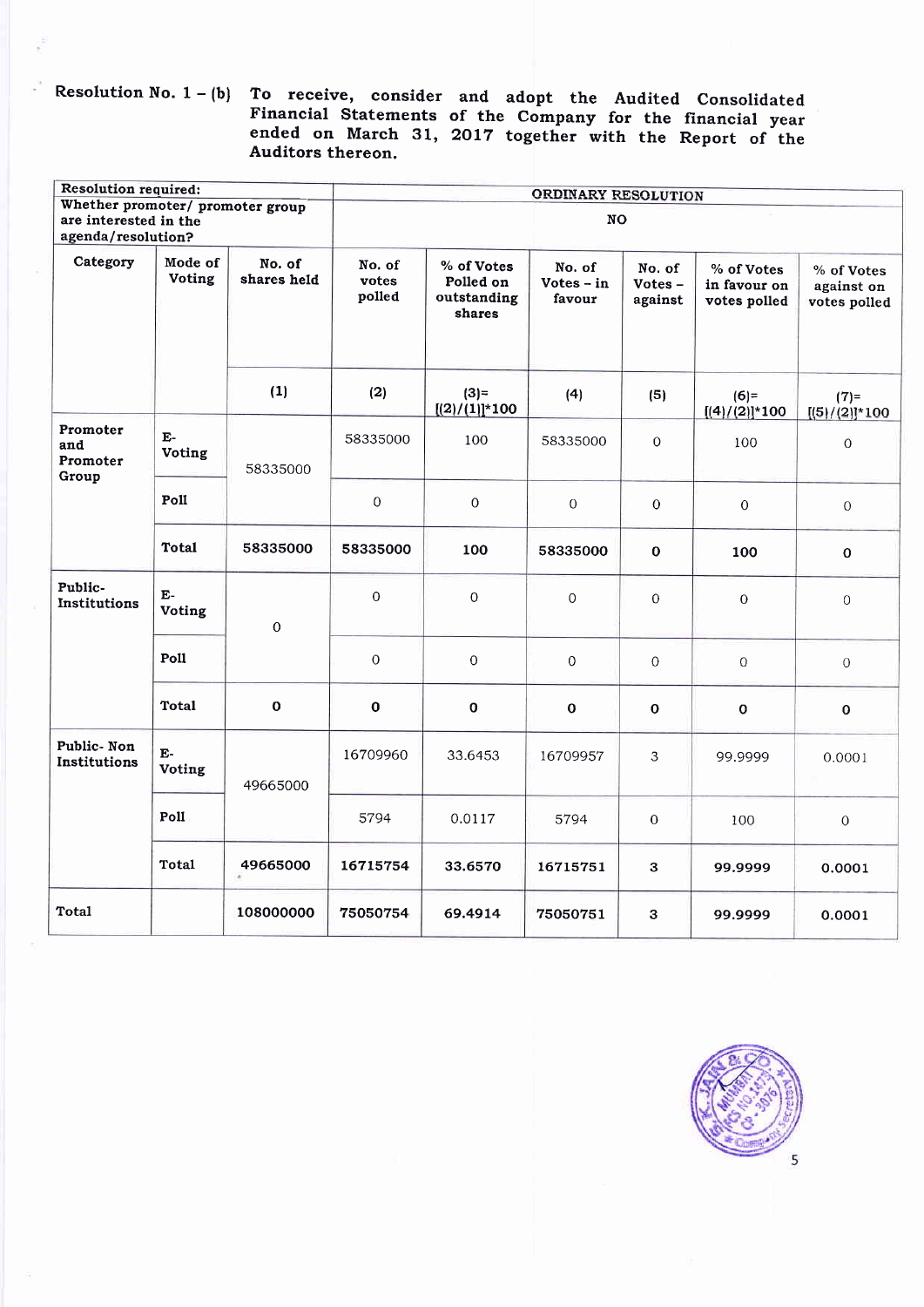# Resolution No. 2 - To appoint a director in place of Mr. Asad Daud (DIN: 02491539) who retires by rotation and being eligible has offered himself for re-<br>appointment.

| Resolution required:                                                            |                          |                       |                           |                                                  | ORDINARY RESOLUTION              |                                |                                            |                                          |  |
|---------------------------------------------------------------------------------|--------------------------|-----------------------|---------------------------|--------------------------------------------------|----------------------------------|--------------------------------|--------------------------------------------|------------------------------------------|--|
| Whether promoter/ promoter group<br>are interested in the<br>agenda/resolution? |                          |                       |                           | <b>NO</b>                                        |                                  |                                |                                            |                                          |  |
| Category                                                                        | Mode of<br><b>Voting</b> | No. of<br>shares held | No. of<br>votes<br>polled | % of Votes<br>Polled on<br>outstanding<br>shares | No. of<br>$Votes - in$<br>favour | No. of<br>$Votes -$<br>against | % of Votes<br>in favour on<br>votes polled | % of Votes<br>against on<br>votes polled |  |
|                                                                                 |                          | (1)                   | (2)                       | $(3) =$<br>$[(2)/(1)]$ *100                      | (4)                              | (5)                            | $(6)=$<br>$[(4)/(2)]$ *100                 | $(7) =$<br>$[(5)/(2)]$ *100              |  |
| Promoter<br>and<br>Promoter<br>Group                                            | Е-<br>Voting             | 58335000              | 58335000                  | 100                                              | 58335000                         | $\overline{0}$                 | 100                                        | $\rm{O}$                                 |  |
|                                                                                 | Poll                     |                       | $\overline{0}$            | 0                                                | $\mathbf 0$                      | $\mathbf 0$                    | $\boldsymbol{0}$                           | 0                                        |  |
|                                                                                 | Total                    | 58335000              | 58335000                  | 100                                              | 58335000                         | $\mathbf 0$                    | 100                                        | 0                                        |  |
| Public-<br>Institutions                                                         | $E-$<br>Voting           | $\boldsymbol{0}$      | $\overline{0}$            | $\boldsymbol{0}$                                 | $\Omega$                         | $\mathbf{O}$                   | $\mathbf{O}$                               | 0                                        |  |
|                                                                                 | Poll                     |                       | $\Omega$                  | $\mathbf 0$                                      | 0                                | $\mathbf 0$                    | $\overline{0}$                             | 0                                        |  |
|                                                                                 | Total                    | $\mathbf{o}$          | $\mathbf 0$               | $\pmb{\mathsf{O}}$                               | $\mathbf 0$                      | $\mathbf 0$                    | $\mathbf{o}$                               | $\mathbf 0$                              |  |
| Public-Non<br>Institutions                                                      | E-<br><b>Voting</b>      | 49665000              | 16709960                  | 33.6453                                          | 16709957                         | 3                              | 99.9999                                    | 0.0001                                   |  |
|                                                                                 | Poll                     |                       | 5794                      | 0.0117                                           | 5794                             | $\mathbf 0$                    | 100                                        | $\overline{O}$                           |  |
|                                                                                 | <b>Total</b>             | 49665000              | 16715754                  | 33,6570                                          | 16715751                         | 3                              | 99.9999                                    | 0.0001                                   |  |
| <b>Total</b>                                                                    |                          | 108000000             | 75050754                  | 69.4914                                          | 75050751                         | 3                              | 99.9999                                    | 0.0001                                   |  |



 $\epsilon$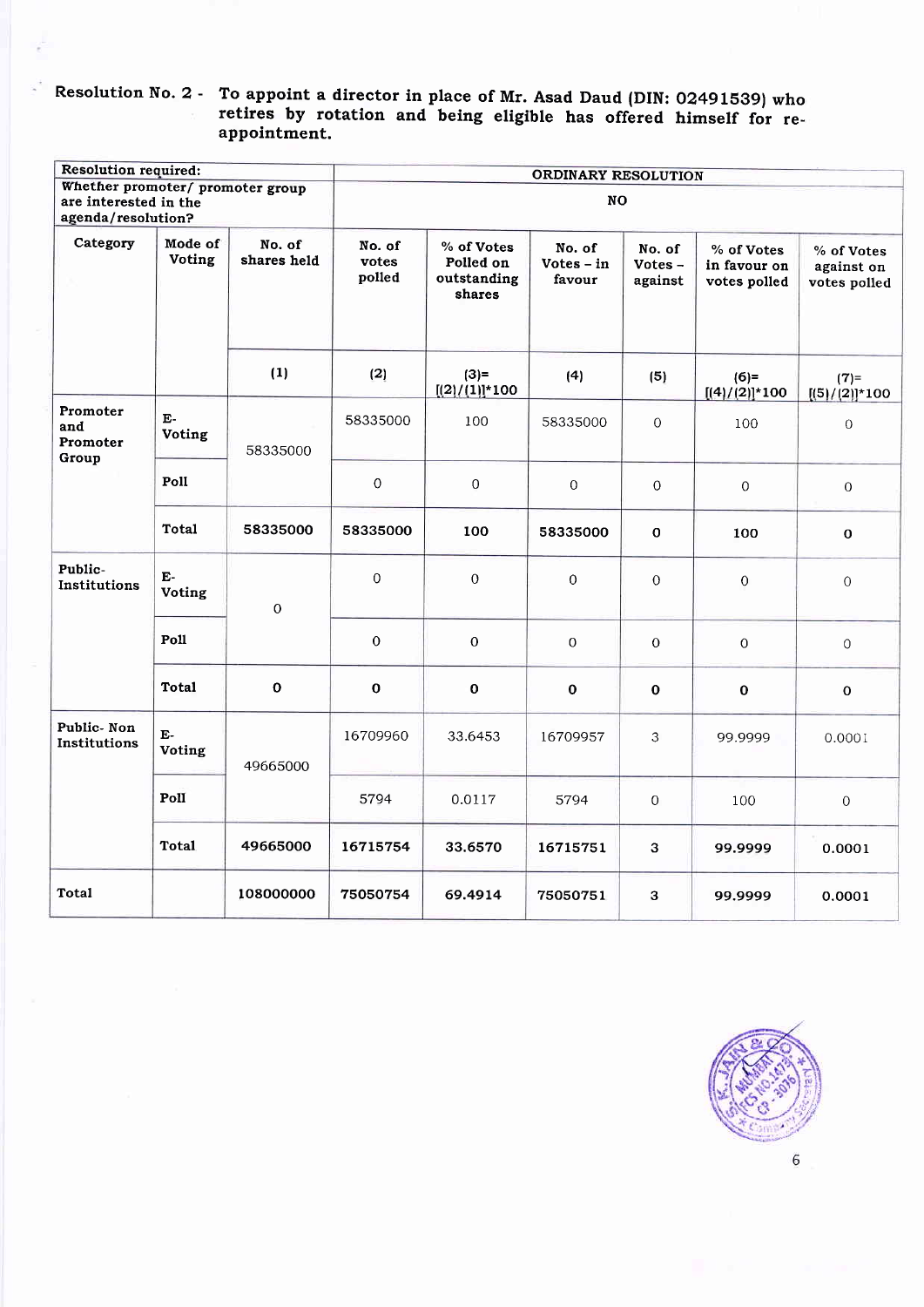Resolution No. 3 - To appoint M/s. Sampati Lal Bohara & Co., Chartered Accountants (ICAI FRN: 003324C) as Statutory Auditors of the Company to hold office from the conclusion of the 32<sup>nd</sup> Annual General Meeting till the conclusion of the 37<sup>th</sup> Annual General Meeting of the Company and to fix their remuneration.

| <b>Resolution required:</b>          |                       |                       | ORDINARY RESOLUTION       |                                                  |                                  |                                |                                            |                                          |  |  |
|--------------------------------------|-----------------------|-----------------------|---------------------------|--------------------------------------------------|----------------------------------|--------------------------------|--------------------------------------------|------------------------------------------|--|--|
| Whether promoter/ promoter group     |                       |                       |                           |                                                  |                                  |                                |                                            |                                          |  |  |
| are interested in the                |                       |                       |                           | NO                                               |                                  |                                |                                            |                                          |  |  |
| agenda/resolution?                   |                       |                       |                           |                                                  |                                  |                                |                                            |                                          |  |  |
| Category                             | Mode of<br>Voting     | No. of<br>shares held | No. of<br>votes<br>polled | % of Votes<br>Polled on<br>outstanding<br>shares | No. of<br>$Votes - in$<br>favour | No. of<br>$Votes -$<br>against | % of Votes<br>in favour on<br>votes polled | % of Votes<br>against on<br>votes polled |  |  |
|                                      |                       | (1)                   | (2)                       | $(3) =$<br>$[(2)/(1)]$ *100                      | (4)                              | (5)                            | $(6)=$<br>$[(4)/(2)]$ *100                 | $(7) =$<br>$[(5)/(2)]*100$               |  |  |
| Promoter<br>and<br>Promoter<br>Group | E-<br>Voting          | 58335000              | 58335000                  | 100                                              | 58335000                         | $\overline{0}$                 | 100                                        | 0                                        |  |  |
|                                      | Poll                  |                       | $\mathbf 0$               | $\mathbf 0$                                      | $\overline{0}$                   | $\boldsymbol{0}$               | $\mathbf 0$                                | $\overline{0}$                           |  |  |
|                                      | <b>Total</b>          | 58335000              | 58335000                  | 100                                              | 58335000                         | $\mathbf 0$                    | 100                                        | $\mathbf 0$                              |  |  |
| Public-<br>Institutions              | E-<br>Voting          | $\mathbf{O}$          | $\Omega$                  | $\boldsymbol{0}$                                 | $\circ$                          | $\mathbf 0$                    | $\overline{0}$                             | $\overline{0}$                           |  |  |
|                                      | Poll                  |                       | $\boldsymbol{0}$          | $\overline{0}$                                   | $\boldsymbol{0}$                 | $\mathbf 0$                    | $\mathbf{O}$                               | 0                                        |  |  |
|                                      | Total                 | $\mathbf 0$           | $\bf{0}$                  | 0                                                | $\mathbf 0$                      | $\mathbf 0$                    | $\mathbf{o}$                               | $\mathbf 0$                              |  |  |
| Public-Non<br>Institutions           | $E-$<br><b>Voting</b> | 49665000              | 16709960                  | 33.6453                                          | 16709957                         | 3                              | 99.9999                                    | 0.0001                                   |  |  |
|                                      | Poll                  |                       | 5794                      | 0.0117                                           | 5794                             | $\mathbf 0$                    | 100                                        | $\overline{O}$                           |  |  |
|                                      | <b>Total</b>          | 49665000              | 16715754                  | 33.6570                                          | 16715751                         | 3                              | 99.9999                                    | 0.0001                                   |  |  |
| <b>Total</b>                         |                       | 108000000             | 75050754                  | 69.4914                                          | 75050751                         | 3                              | 99.9999                                    | 0.0001                                   |  |  |



 $\overline{\phantom{a}}$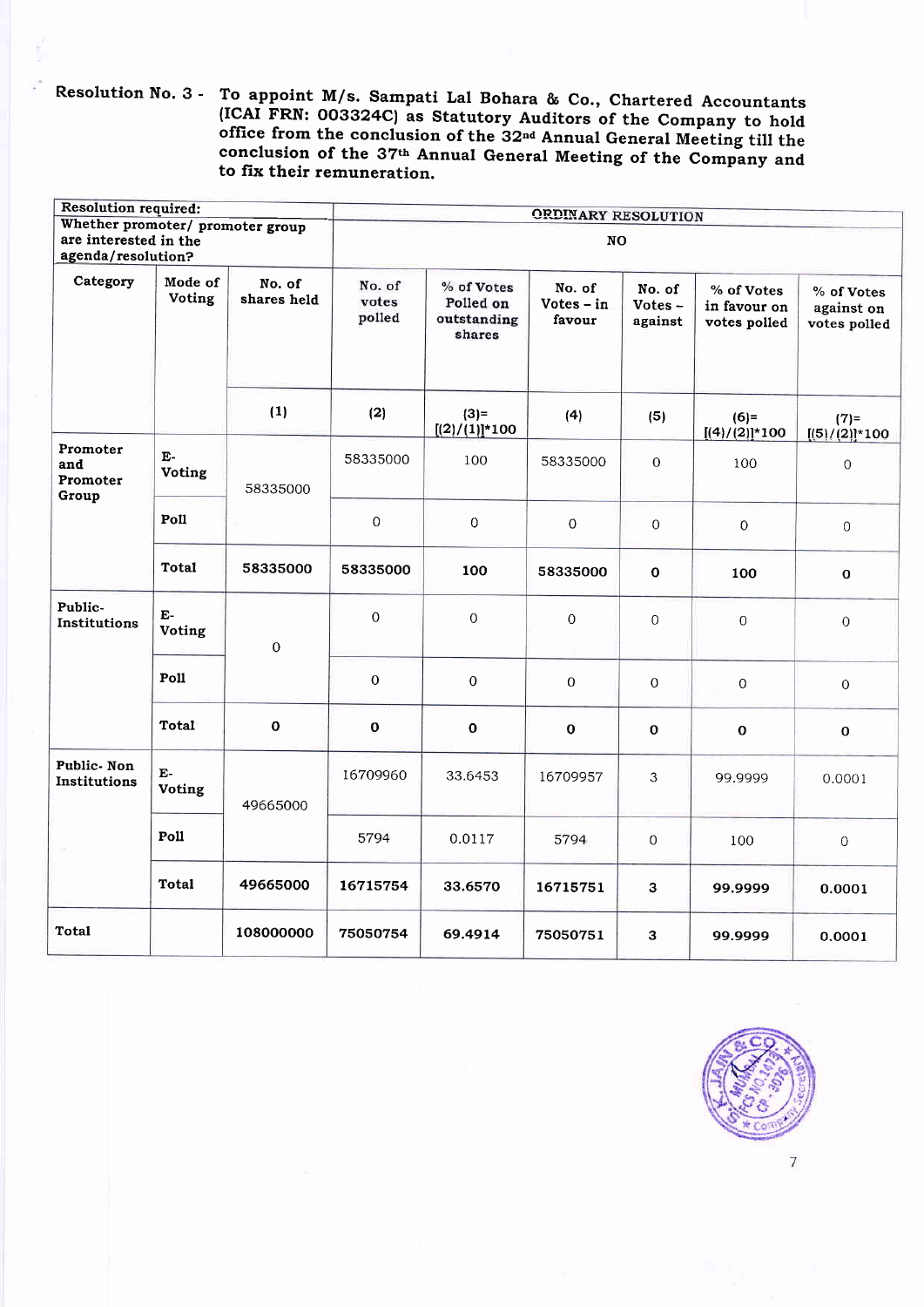## Resolution No. 4 - To Re-appoint Mr. Sunil Mithalal Jain as an Independent Director.

| <b>Resolution required:</b>                                                     |                   | SPECIAL RESOLUTION    |                           |                                                  |                                  |                                |                                            |                                          |  |
|---------------------------------------------------------------------------------|-------------------|-----------------------|---------------------------|--------------------------------------------------|----------------------------------|--------------------------------|--------------------------------------------|------------------------------------------|--|
| Whether promoter/ promoter group<br>are interested in the<br>agenda/resolution? |                   |                       |                           | <b>NO</b>                                        |                                  |                                |                                            |                                          |  |
| Category                                                                        | Mode of<br>Voting | No. of<br>shares held | No. of<br>votes<br>polled | % of Votes<br>Polled on<br>outstanding<br>shares | No. of<br>$Votes - in$<br>favour | No. of<br>$Votes -$<br>against | % of Votes<br>in favour on<br>votes polled | % of Votes<br>against on<br>votes polled |  |
|                                                                                 |                   | (1)                   | (2)                       | $(3) =$<br>$[(2)/(1)]$ *100                      | (4)                              | (5)                            | $(6) =$<br>$[(4)/(2)]$ *100                | $(7) =$<br>$[(5)/(2)]$ *100              |  |
| Promoter<br>and<br>Promoter<br>Group                                            | $E-$<br>Voting    | 58335000              | 58335000                  | 100                                              | 58335000                         | $\mathbf 0$                    | 100                                        | $\overline{O}$                           |  |
|                                                                                 | Poll              |                       | $\boldsymbol{0}$          | $\mathbf 0$                                      | $\mbox{O}$                       | $\mathbf{O}$                   | $\boldsymbol{0}$                           | $\boldsymbol{0}$                         |  |
|                                                                                 | Total             | 58335000              | 58335000                  | 100                                              | 58335000                         | $\mathbf{o}$                   | 100                                        | $\mathbf 0$                              |  |
| Public-<br>Institutions                                                         | E-<br>Voting      | $\Omega$              | $\Omega$                  | 0                                                | $\overline{0}$                   | 0                              | $\mathbf 0$                                | $\overline{O}$                           |  |
|                                                                                 | Poll              |                       | $\mathbf 0$<br>à.         | 0                                                | $\mathbf 0$                      | $\overline{O}$                 | $\mathbf{O}$                               | $\boldsymbol{0}$                         |  |
|                                                                                 | Total             | $\mathbf{o}$          | $\mathbf 0$               | $\mathbf 0$                                      | $\bf{0}$                         | $\mathbf 0$                    | $\mathbf 0$                                | $\mathbf 0$                              |  |
| Public-Non<br>Institutions                                                      | E-<br>Voting      | 49665000              | 16709960                  | 33.6453                                          | 16709957                         | 3                              | 99.9999                                    | 0.0001                                   |  |
|                                                                                 | Poll              |                       | 5794                      | 0.0117                                           | 5794                             | $\boldsymbol{0}$               | 100                                        | $\Omega$                                 |  |
|                                                                                 | Total             | 49665000              | 16715754                  | 33.6570                                          | 16715751                         | $\mathbf{3}$                   | 99.9999                                    | 0.0001                                   |  |
| Total                                                                           |                   | 108000000             | 75050754                  | 69.4914                                          | 75050751                         | 3                              | 99.9999                                    | 0.0001                                   |  |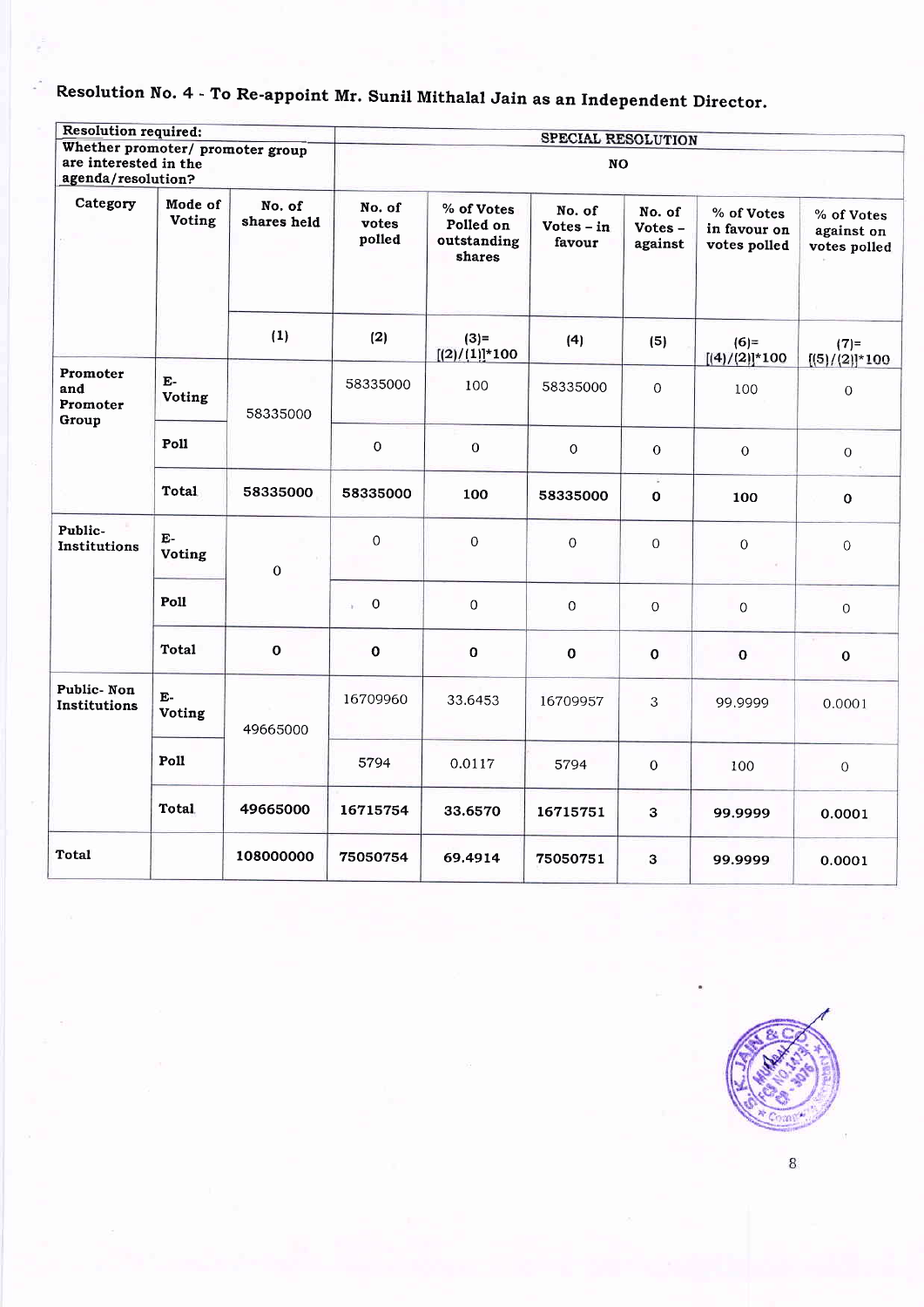#### Resolution No. 5 - To Re-appoint Mr. Nikhil Khanderao Raut Director. as an Independent

s.

| <b>Resolution required:</b>                                                     |                          |                       | SPECIAL RESOLUTION        |                                                  |                                  |                                |                                            |                                          |
|---------------------------------------------------------------------------------|--------------------------|-----------------------|---------------------------|--------------------------------------------------|----------------------------------|--------------------------------|--------------------------------------------|------------------------------------------|
| Whether promoter/ promoter group<br>are interested in the<br>agenda/resolution? |                          |                       | <b>NO</b>                 |                                                  |                                  |                                |                                            |                                          |
| Category                                                                        | Mode of<br><b>Voting</b> | No. of<br>shares held | No. of<br>votes<br>polled | % of Votes<br>Polled on<br>outstanding<br>shares | No. of<br>$Votes - in$<br>favour | No. of<br>$Votes -$<br>against | % of Votes<br>in favour on<br>votes polled | % of Votes<br>against on<br>votes polled |
|                                                                                 |                          | (1)                   | (2)                       | $(3) =$<br>$[(2)/(1)]*100$                       | (4)                              | (5)                            | $(6) =$<br>$[(4)/(2)]$ *100                | $(7)=$<br>$[(5)/(2)]$ *100               |
| Promoter<br>and<br>Promoter<br>Group                                            | $E-$<br><b>Voting</b>    | 58335000              | 58335000                  | 100                                              | 58335000                         | 0                              | 100                                        | $\cal O$                                 |
|                                                                                 | Poll                     |                       | $\Omega$                  | $\mathsf{O}\xspace$                              | $\mathbf 0$                      | $\boldsymbol{0}$               | $\mathbf 0$                                | $\boldsymbol{0}$                         |
|                                                                                 | Total                    | 58335000              | 58335000                  | 100                                              | 58335000                         | $\mathbf{o}$                   | 100                                        | $\mathbf{O}$                             |
| Public-<br>Institutions                                                         | E-<br>Voting             | $\mathbf 0$           | $\Omega$                  | $\mathbf 0$                                      | $\Omega$                         | 0                              | $\Omega$                                   | $\mathbf 0$                              |
|                                                                                 | Poll                     |                       | $\mathbf{0}$              | 0                                                | $\overline{0}$                   | $\overline{O}$                 | $\rm{O}$                                   | $\overline{O}$                           |
|                                                                                 | <b>Total</b>             | $\mathbf{o}$          | $\mathbf 0$               | $\mathbf{o}$                                     | $\mathbf{o}$                     | $\mathbf{o}$                   | $\mathbf 0$                                | $\pmb{0}$                                |
| Public-Non<br>Institutions                                                      | $E-$<br>Voting           | 49665000              | 16709960                  | 33.6453                                          | 16709957                         | 3                              | 99.9999                                    | 0.0001                                   |
|                                                                                 | Poll                     |                       | 5794                      | 0.0117                                           | 5794                             | $\overline{0}$                 | 100                                        | $\mathbf 0$                              |
|                                                                                 | Total                    | 49665000              | 16715754                  | 33.6570                                          | 16715751                         | 3                              | 99.9999                                    | 0.0001                                   |
| Total                                                                           |                          | 108000000             | 75050754                  | 69.4914                                          | 75050751                         | 3                              | 99,9999                                    | 0.0001                                   |

9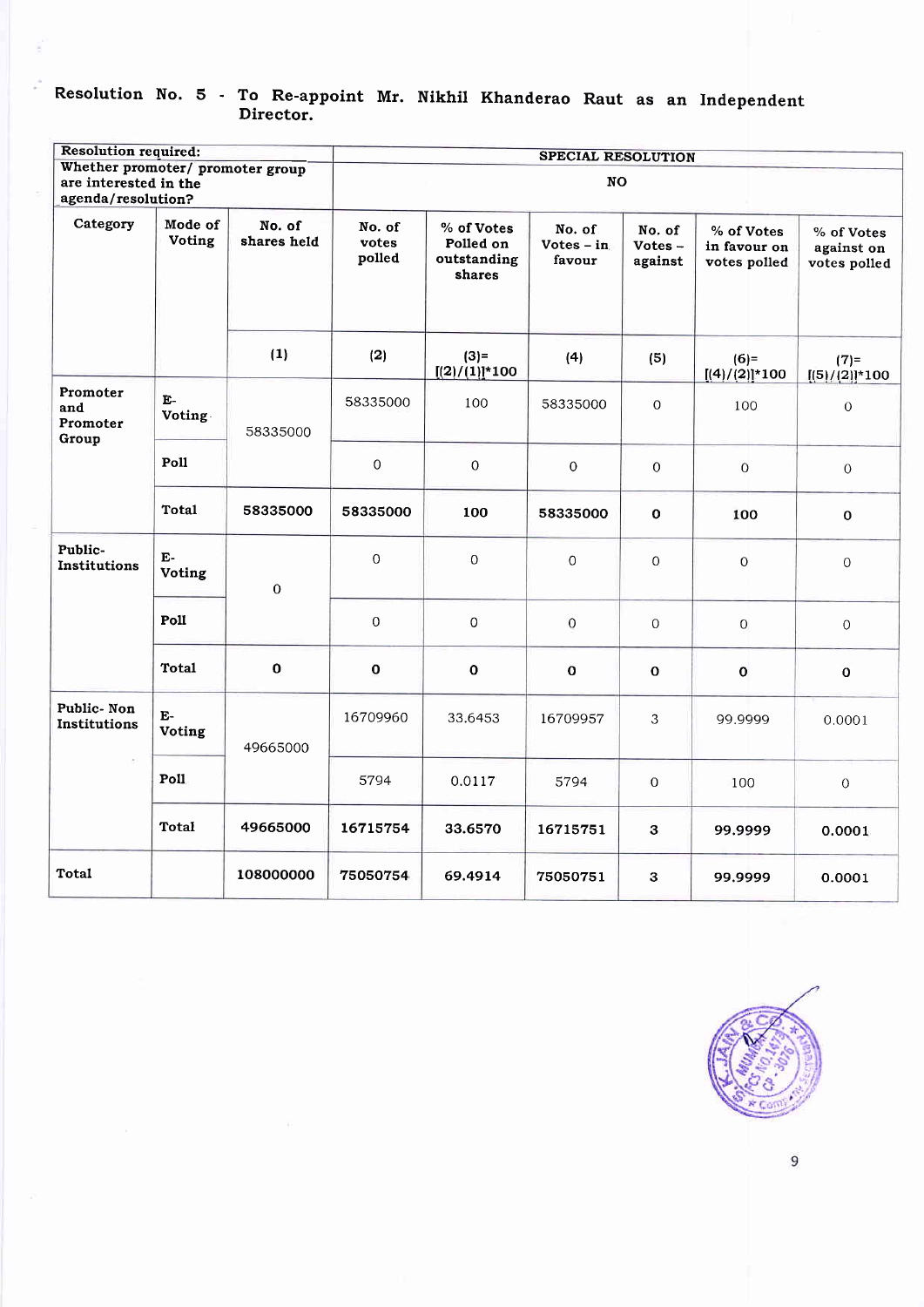## RESULT SUMMARY

| SR. NO. | <b>RESOLUTION</b>                                   | TYPE OF                | <b>FAVOUR</b> | <b>AGAINST</b> |
|---------|-----------------------------------------------------|------------------------|---------------|----------------|
| 1. (a)  | To receive, consider and                            | <b>RESOLUTION</b>      | (%)           | (%)            |
|         | adopt<br>the<br>Audited                             |                        |               |                |
|         | Financial Statements of                             | Ordinary               | 99.9999       | 0.0001         |
|         | the Company for the year                            | Resolution             |               |                |
|         | ended March 31, 2017                                |                        |               |                |
|         | along with the Report of                            |                        |               |                |
|         | the<br><b>Directors</b>                             |                        |               |                |
|         | and<br>Auditors thereon.                            |                        |               |                |
| 1. (b)  |                                                     |                        |               |                |
|         | To receive, consider and<br>adopt<br>the<br>Audited |                        |               |                |
|         | Consolidated<br>Financial                           | Ordinary               | 99.9999       | 0.0001         |
|         | <b>Statements</b><br>of<br>the                      | Resolution             |               |                |
|         | Company for the financial                           |                        |               |                |
|         | year ended on March 31,                             |                        |               |                |
|         | 2017 together with the                              |                        |               |                |
|         | Report of the Auditors<br>thereon.                  |                        |               |                |
| 2.      | To appoint a director in                            |                        |               |                |
|         | place of Mr. Asad Daud                              |                        |               |                |
|         | (DIN:<br>02491539)<br>who                           | Ordinary<br>Resolution | 99.9999       | 0.0001         |
|         | retires by rotation and                             |                        |               |                |
|         | being eligible has offered                          |                        |               |                |
|         | himself<br>for<br>re-                               |                        |               |                |
|         | appointment.                                        |                        |               |                |
| 3.      | To appoint M/s. Sampati                             |                        |               |                |
|         | La1<br><b>Bohara</b><br>&<br>Co.,                   | Ordinary               |               |                |
|         | Chartered<br>Accountants                            | Resolution             | 99.9999       | 0.0001         |
|         | (ICAI FRN: 003324C) as                              |                        |               |                |
|         | <b>Statutory Auditors of the</b>                    |                        |               |                |
|         | Company to hold office                              |                        |               |                |
|         | from the conclusion of                              |                        |               |                |
|         | the 32 <sup>nd</sup> Annual General                 |                        |               |                |
|         | Meeting<br>till<br>the                              |                        |               |                |
|         | conclusion of the<br>37 <sup>th</sup>               |                        |               |                |
|         | Annual General Meeting                              |                        |               |                |
|         | of the Company and to fix                           |                        |               |                |
|         | their remuneration.                                 |                        |               |                |
| 4.      | To Re-appoint Mr. Sunil                             |                        |               |                |
|         | Mithalal<br>Jain<br><b>as</b><br>an                 | <b>Special</b>         | 99.9999       |                |
|         | Independent Director.                               | Resolution             |               | 0.0001         |

 $\frac{1}{2}$